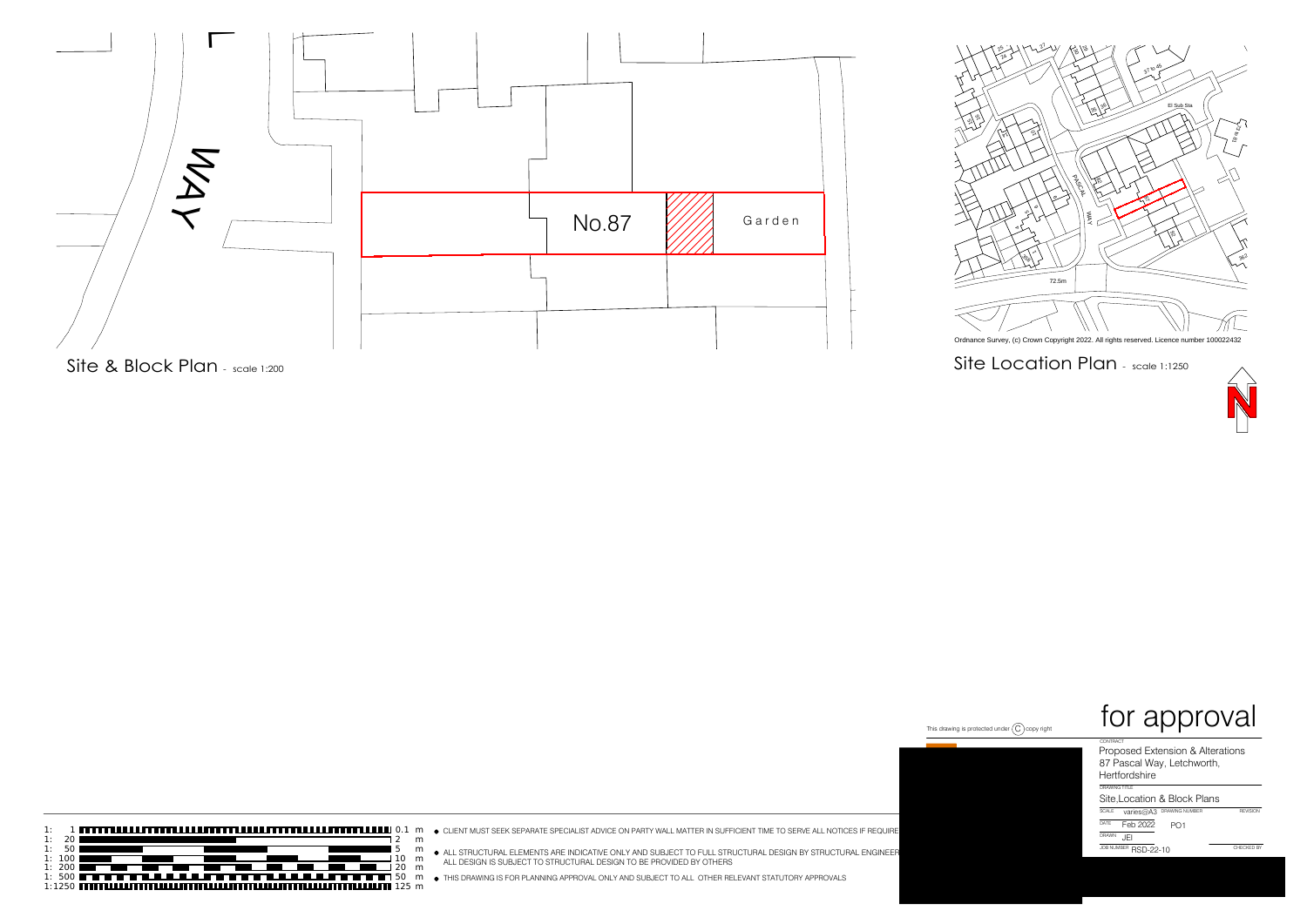





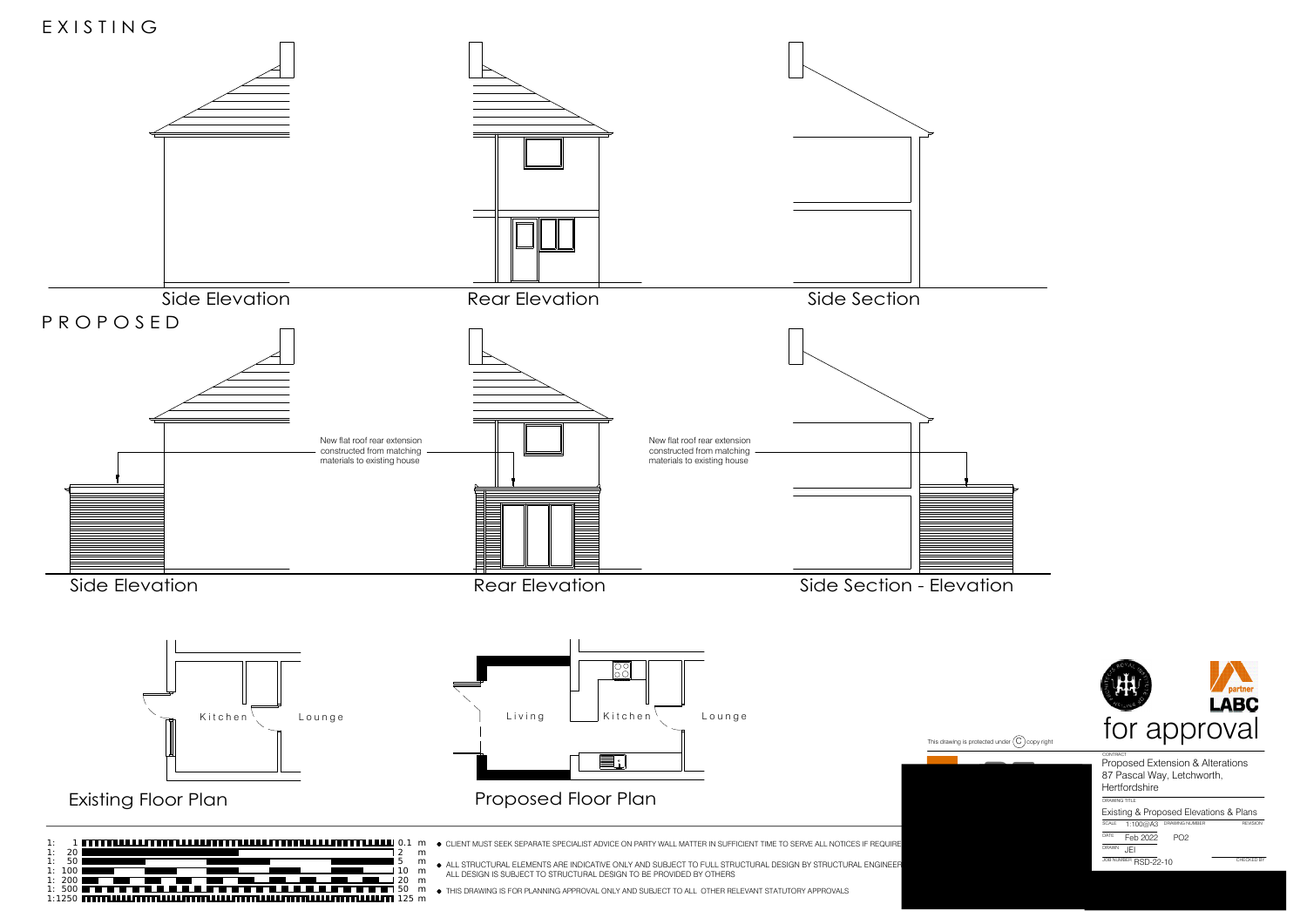





This drawing is protected under C copy right<br>
CONTRACT<br>
BROWN DRAWING THE Proposed Extension & Alterations<br>
BROWN SCALE DRAWING THE PROPOSED ELEVATIONS<br>
CONTRACT THE PROPOSED ELEVATIONS<br>
CONTRACT THE PROPOSED OF PROPOSED P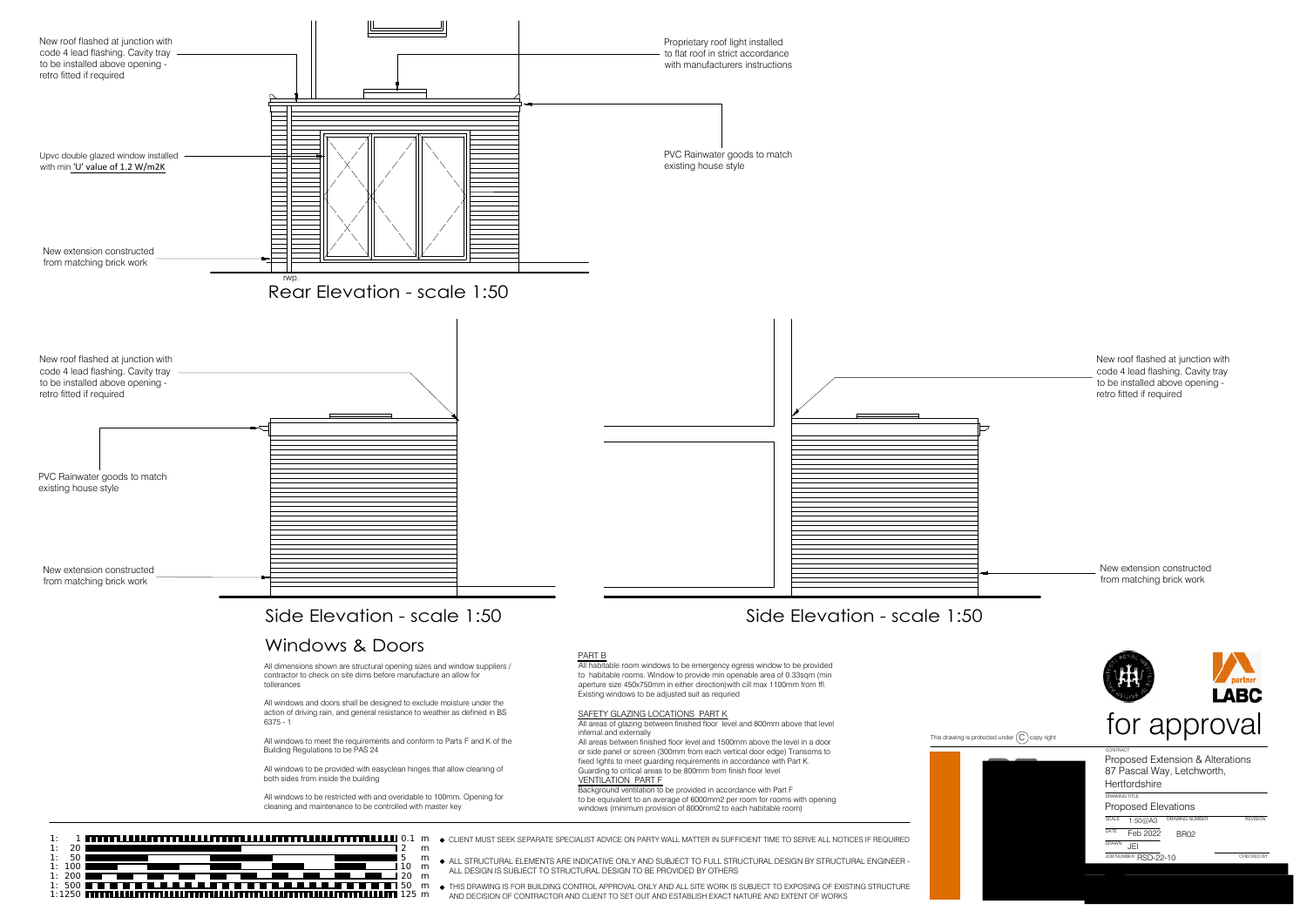

- 
- 
- 
-